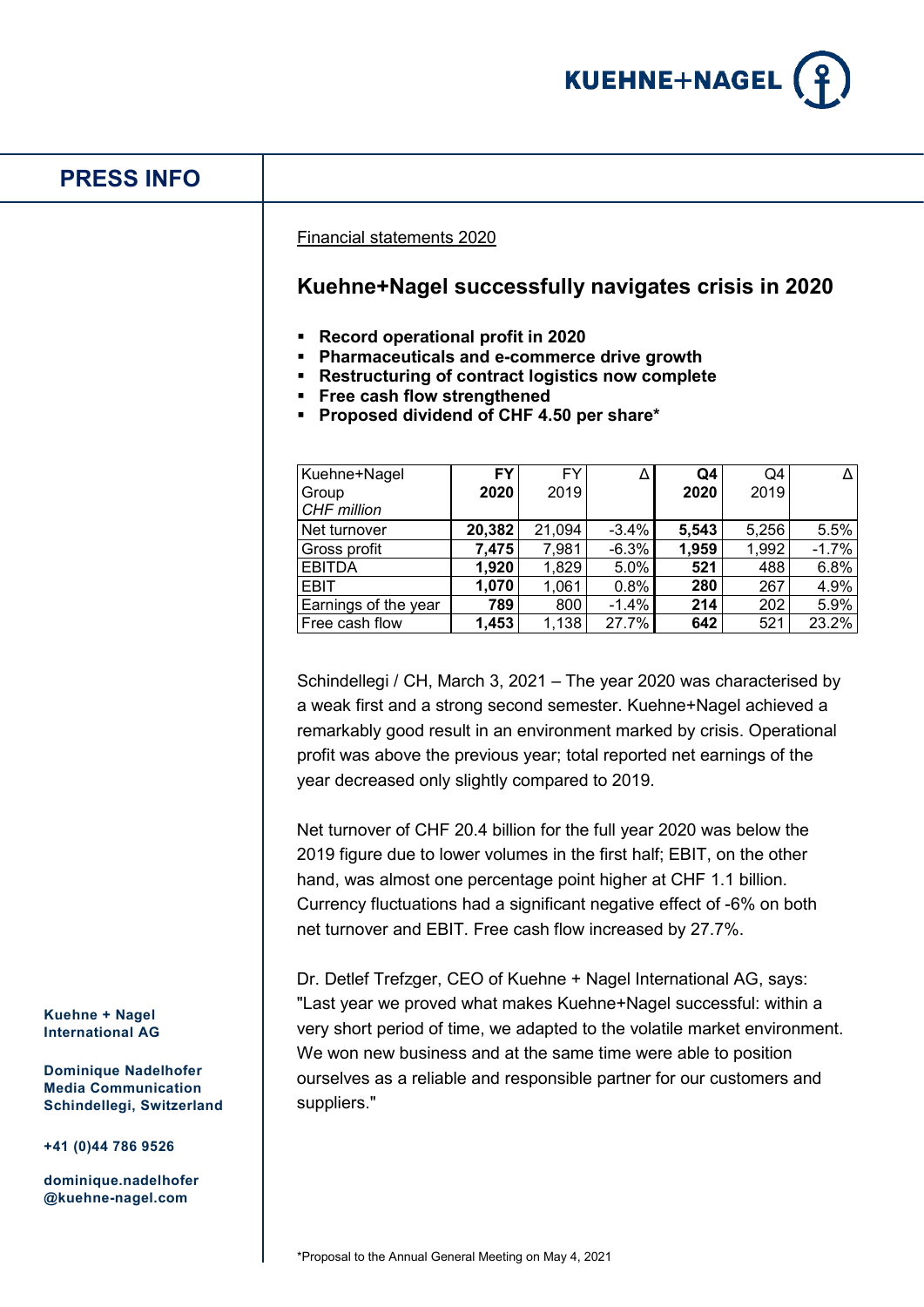## **Reliable partner for vaccine logistics**

Kuehne+Nagel provides tailor-made services for the worldwide distribution of the Covid-19 vaccine. The focus on logistics services for the pharmaceutical industry, which has been in place for some time, is proving its value. Today, Kuehne+Nagel has 240 certified locations worldwide and employs more than 3,000 pharma logistics specialists. Kuehne+Nagel, for example, is the partner of Moderna for Europe, Asia, the Middle East, Africa and parts of the Americas. The company is also involved in the last-mile distribution of Covid-19 vaccines, including in Germany's most populous state, North Rhine-Westphalia, and in the Swiss canton of Zurich.

## **Sea Logistics**

| CHF million  | FY 2020 | FY 2019 |          | Q4 2020 | Q4 2019 |       |
|--------------|---------|---------|----------|---------|---------|-------|
| Net turnover | 7,091   | .457    | $-4.9%$  | 1.928   | 1.824   | 5.7%  |
| Gross profit | .417    | 1.539   | $-7.9\%$ | 366     | 366     |       |
| <b>FBIT</b>  | 423     | 456     | $-7.2%$  | 119     | 99      | 20.2% |

The profit development of Sea Logistics recorded a very pleasing turnaround in the second half of 2020 compared to the first half of the year. Particularly in the fourth quarter, the improvement was due to the renewed increase in demand from customers in the SME sector as well as the increase in imports from Asia to Europe and North America – an extension of trends which first emerged in the third quarter.

The container volume in 2020 was 4.5 million TEU. The business unit's net turnover was CHF 7.1 billion and EBIT CHF 423 million. The conversion rate reached 29.9%.

In Sea Logistics, the offer to neutralise the CO2 emissions of shipments was well received by customers. In addition, the online platform *Seaexplorer* was further developed: it now offers details on the CO2 emissions of every service and port pair.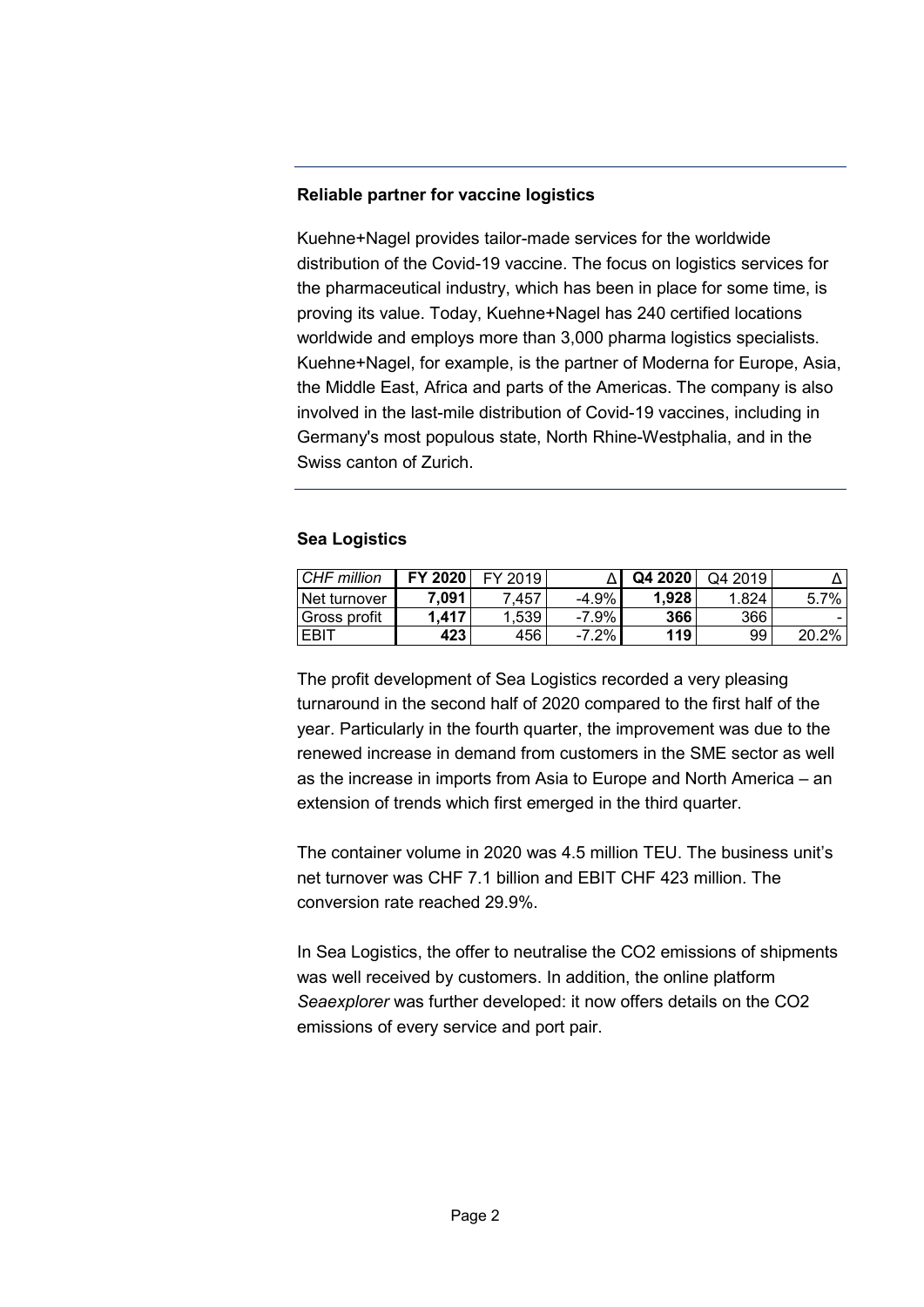#### **Air Logistics**

| CHF million  | FY 2020 | FY 2019 |          | Q4 2020 | Q4 2019 |        |
|--------------|---------|---------|----------|---------|---------|--------|
| Net turnover | 5.194   | 4.653   | $11.6\%$ | 1.491   | .150    | 29.7%  |
| Gross profit | 1.331   | 317.،   | $1.1\%$  | 374     | 320     | 16.9%  |
| EBIT*        | 505     | 329     | 53.5%    | 155     | 66      | 134.8% |

\*Including a positive one-off effect of CHF +63 million in Q3 2020 and a negative one-off effect of CHF -14 million in Q4 2019.

Air Logistics has proven to be the preferred transport solution in dealing with the Covid-19 crisis. The high demand for Kuehne+Nagel's expertise in pharma and essential goods led to excellent results.

For the full year 2020, net turnover for the business unit improved by 11.6% to CHF 5.2 billion and EBIT by 53.5% to CHF 505 million. The conversion rate reached 37.9%. Overall, 2020 airfreight volumes were 1.4 million tonnes (12.8% below the previous year) and in the fourth quarter alone 392,000 tonnes or 7.5% below the same period last year.

With its Net Zero Carbon programme, Kuehne+Nagel is a pioneer in climate-friendly logistics services. For shipments flown on the air freight route Los Angeles – Amsterdam, Sustainable Aviation Fuel (SAF) has been used exclusively since January 2021.

#### **Road Logistics**

| CHF million  | FY 2020 | <b>EY 2019</b>   |           | Q4 2020 | Q4 2019 |         |
|--------------|---------|------------------|-----------|---------|---------|---------|
| Net turnover | 3.222   | 3.586            | $-10.2\%$ | 842     | 904     | -6.9%   |
| Gross profit | 1.089   | .12 <sup>1</sup> | $-2.9\%$  | 277     | 275     | $0.7\%$ |
| <b>EBIT</b>  | 62      | 78               | $-20.5%$  | 24      | 16      | 50.0%   |

In Road Logistics, the fourth quarter of 2020 was characterised by a significant increase in number of shipments compared to the previous quarter. In particular, demand for domestic transport in Europe reached pre-crisis levels. In North America, demand for all product segments, with the exception of pharma & healthcare as well as e-commerce, remained significantly behind the previous year. However, a further market recovery was noticeable in the last quarter.

The business unit's net turnover in 2020 was CHF 3.2 billion and EBIT CHF 62 million.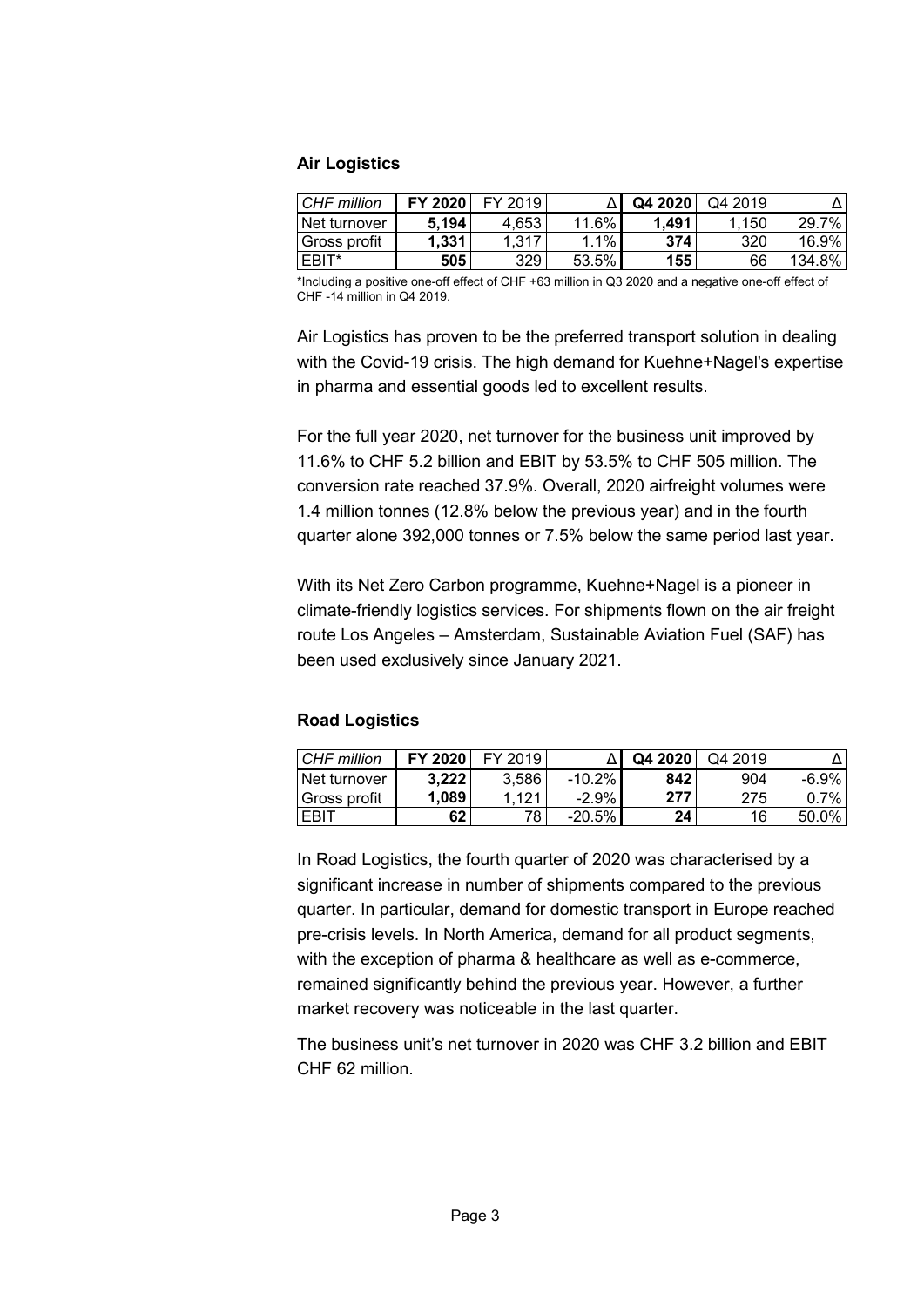The digital platform *Your Easy Brexit Solution,* developed by Kuehne+Nagel, enables the uninterrupted shipment of goods to and from the UK. With this digital solution, Kuehne+Nagel customers can handle customs processes automatically, including document verification before the physical transport of goods.

## **Contract Logistics**

| CHF million  | FY 2020 | FY 2019 |          | Q4 2020 | Q4 2019 |            |
|--------------|---------|---------|----------|---------|---------|------------|
| Net turnover | 4.875   | 5.398   | $-9.7\%$ | 1.282   | 1.378   | $-7.0\%$   |
| Gross profit | 3.638   | 4.004   | $-9.1\%$ | 942     | 1.031   | $-8.6\%$   |
| I EBIT*      | 80      | 198     | $-59.6%$ | $-18$   | 86      | $-120.9\%$ |

\*Including net negative one-offs of CHF -42 million in FY 2020 (Q4 2020: CHF -46 million) inter alia from the divestment of parts of the Contract Logistics activities in the UK. FY 2019 figures include positive one-offs of CHF +66 million (Q4 2019: CHF +43 million).

Contract Logistics achieved market share gains in pharma & healthcare and in e-commerce fulfilment as well as productivity gains.

In 2020, the business unit's net turnover reached CHF 4.9 billion and EBIT of CHF 80 million. Adjusted for extraordinary effects in 2019 and 2020, EBIT decreased by 7.6%.

Integrated Logistics services (4PL) were in particularly high demand in 2020. At eight global locations with KN Control Towers, specialists develop and operate solutions for flexible and efficient supply chains. This enables costs, throughput times and customers' inventories to be optimised even in volatile times.

#### **Regional results**

| <b>CHF</b> million | <b>Net turnover</b> | Share of  | <b>EBIT</b> | Share of   |
|--------------------|---------------------|-----------|-------------|------------|
|                    | FY 2020             | Group net | FY 2020     | Group EBIT |
|                    |                     | turnover  |             |            |
| Europe, Middle     | 12,432              | 61.0%     | 444         | 41.5%      |
| East and Africa    |                     |           |             |            |
| North and South    | 5,457               | 26.8%     | 308         | 28.8%      |
| America            |                     |           |             |            |
| Asia Pacific       | 2,493               | 12.2%     | 318         | 29.7%      |
|                    |                     |           |             |            |